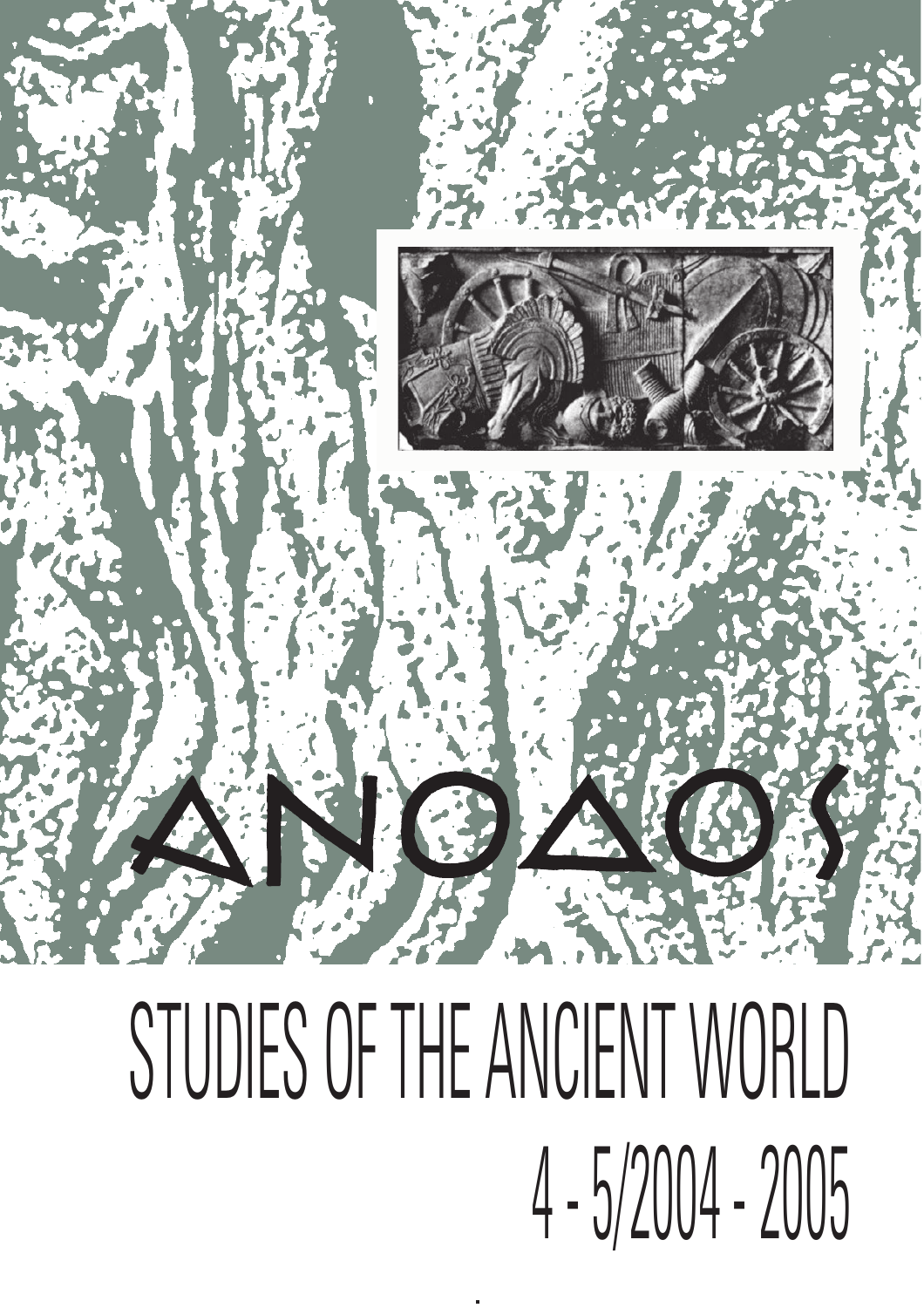Trnavská univerzita v Trnave Filozofická fakulta Universitas Tyrnaviensis Facultas Philosophica



# **A N O D O S**

## *Studies of the Ancient World*

# **4-5/2004-2005**

**T R N A V A 2006**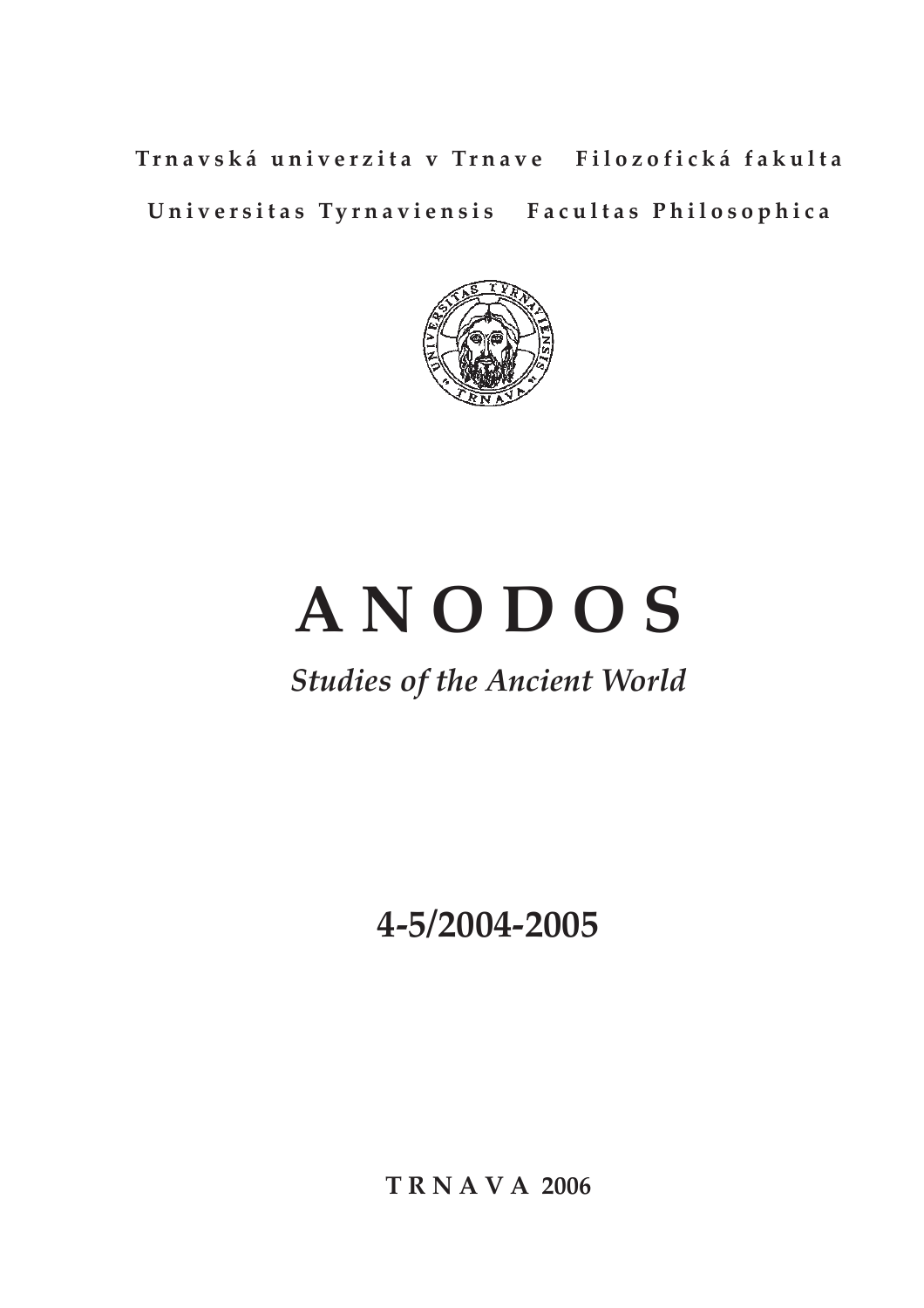#### **ANODOS Studies of the Ancient World** 4-5/2004-2005

#### Redakčná rada/Editors:

Prof. PhDr. Mária Novotná, DrSc. Prof. Dr. Werner Jobst doc. PhDr. Marie Dufková, CSc. doc. PhDr. Klára Kuzmová, CSc. Mgr. Pavol Hnila

#### Kontaktná adresa (príspevky, ďalšie informácie)/Contact address (contributions, further information):

Katedra klasickej archeológie, Trnavská univerzita v Trnave, Hornopotočná 23, SK-918 43 Trnava<br>+421-33-5939371; fax: +421-33-5939370 ⊠

合口

klasarch@truni.sk

Publikované s finančnou podporou mesta Trnava a Vedeckej grantovej agentúry MŠ SR a SAV (Projekt VEGA č. 1/1219/04). Published with financial support of the town of Trnava and of the Slovak Grant Agency VEGA (Project No. 1/1219/04).

Copyright: Trnavská univerzita v Trnave, Filozofická fakulta Redakcia/Editorial Staff: doc. PhDr. Klára Kuzmová, CSc., Zuzana Turzová

Za znenie a obsah príspevkov zodpovedajú autori. The authors are responsible for their contributions.

Tlač/Printed by: Michel Angelo Nitra

ISBN 80-8082-109-7

Obálka/Cover:

Motív "Zázračného dažďa" zo stĺpa Marka Aurélia v Ríme. V okienku: Reliéf z chrámu Atény, Pergamon. Motif of the "Miracle rain" from the column of Marcus Aurelius in Rome. In the window: Relief from the Athena-Temple, Pergamon

Grafické spracovanie/Graphic elaboration: Mgr. Pavol Šima-Juríček Počítačové spracovanie/Computer elaboration: PhDr. Ivan Kuzma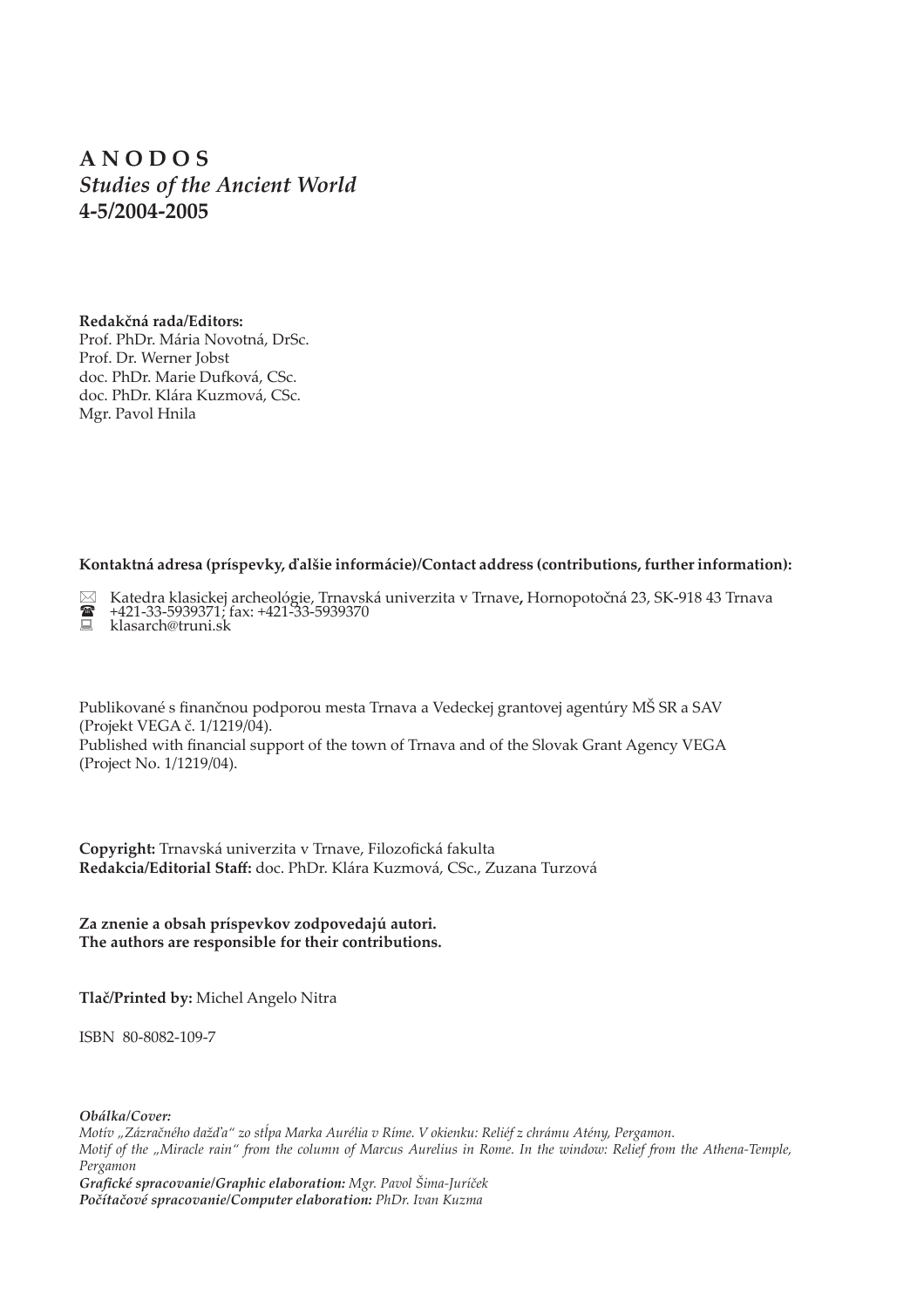Proceedings of the International Symposium

#### ARMS AND ARMOUR THROUGH THE AGES (From the Bronze Age to the Late Antiquity)

Modra-Harmónia, 19th-22nd November 2005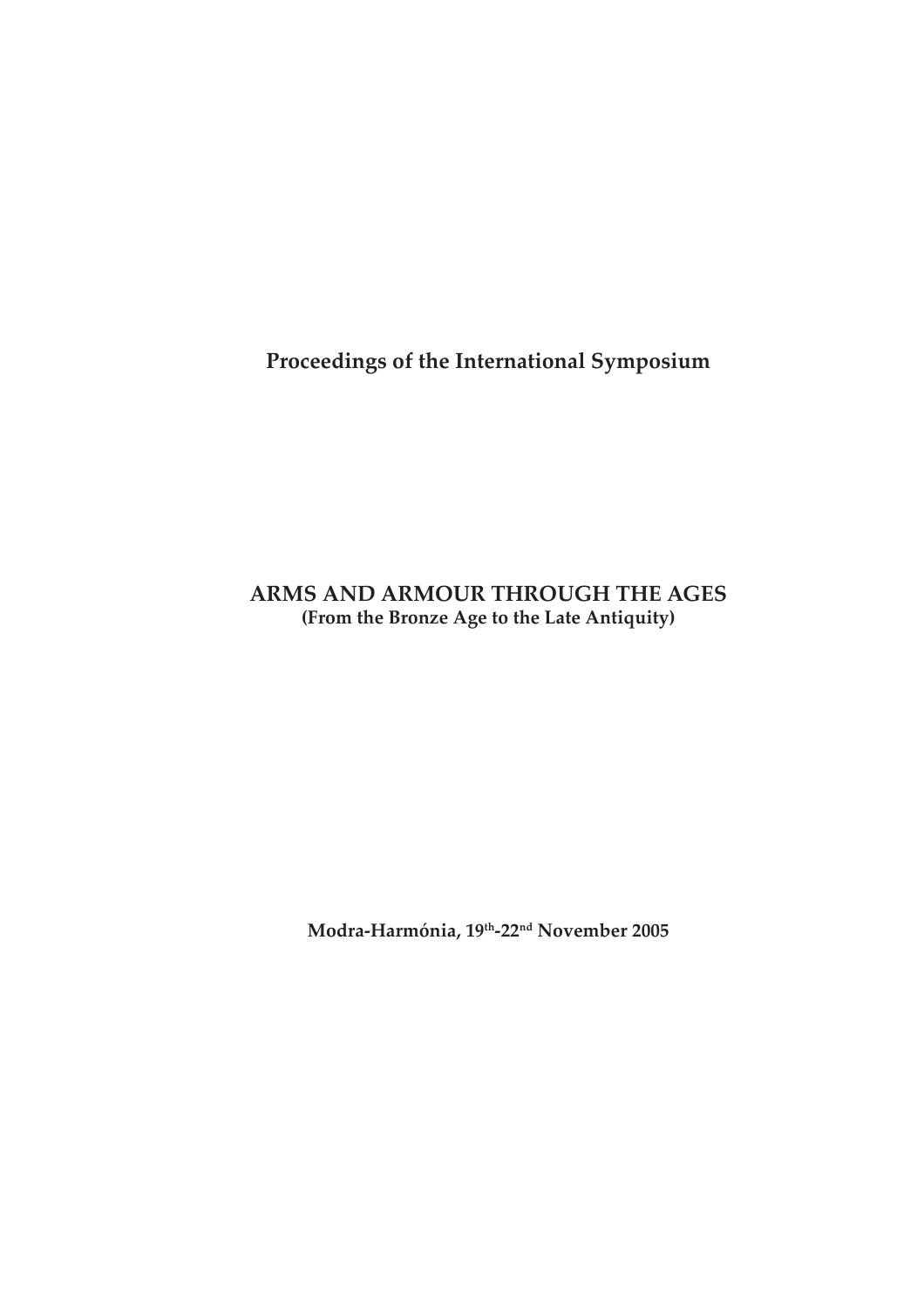### **CONTENS**

Preface

| BALDIRAN, Asuman:<br>The arms and armours on the relief from the region of Lykaonia                                                                                   | $9-16$    |
|-----------------------------------------------------------------------------------------------------------------------------------------------------------------------|-----------|
| BARTUS, Dávid:<br>Roman bone scabbard slide from Brigetio                                                                                                             | 17-23     |
| BOCHNAK, Tomasz - CZARNECKA, Katarzyna:<br>Iron scabbard-plates decorated in openwork technique (opus interrasile)<br>Celtic import or locally made copy?             | 25-34     |
| BORHY, László:<br>Ein eiserner Helm aus Brigetio (FO: Komárom/Szőny-Vásártér, Ungarn)                                                                                 | 35-38     |
| BOUZEK, Jan:<br>Waffenbruderschaften und ihre Abzeichen                                                                                                               | 39-44     |
| CULTRARO, Massimo - GRECO, Alessandro:<br>When tradition proceeds with innovation: some reflections<br>on the Mycenaean warfare                                       | $45 - 60$ |
| DUBOVSKÝ, Peter:<br>Neo-Assyrian warfare: logistics and weaponry during the campaigns<br>of Tiglath-pileser III                                                       | 61-67     |
| EROL, F. Ayşe:<br>An analysis on illustrations of war materials on city gates: Pamphilian, Pisidian<br>and Isaurian Regions                                           | 69-77     |
| GAGETTI, Elisabetta:<br>« galeae gemmis radientur et auro» Roman visor helmets with gems                                                                              | 79-92     |
| HNILA GILIBERT, Alessandra:<br>Warfare techniques in Early Dynastic Mesopotamia                                                                                       | 93-100    |
| JOCKENHÖVEL, Albrecht:<br>Zur Archäologie der Gewalt: Bemerkungen zu Aggression und Krieg<br>in der Bronzezeit Alteuropas                                             | 101-132   |
| KOSMIDOU, Elpida - MALAMIDOU, Dimitria:<br>Arms and armour from Amphipolis, Northern Greece. Plotting the military life<br>of an ancient city                         | 133-147   |
| MERT, İbrahim Hakan:<br>Die Waffendarstellungen auf den Bauwerken von Pergamon. Versuch zu einer<br>Bilderdeutung mit ikonographischen und historischen Beobachtungen | 149-160   |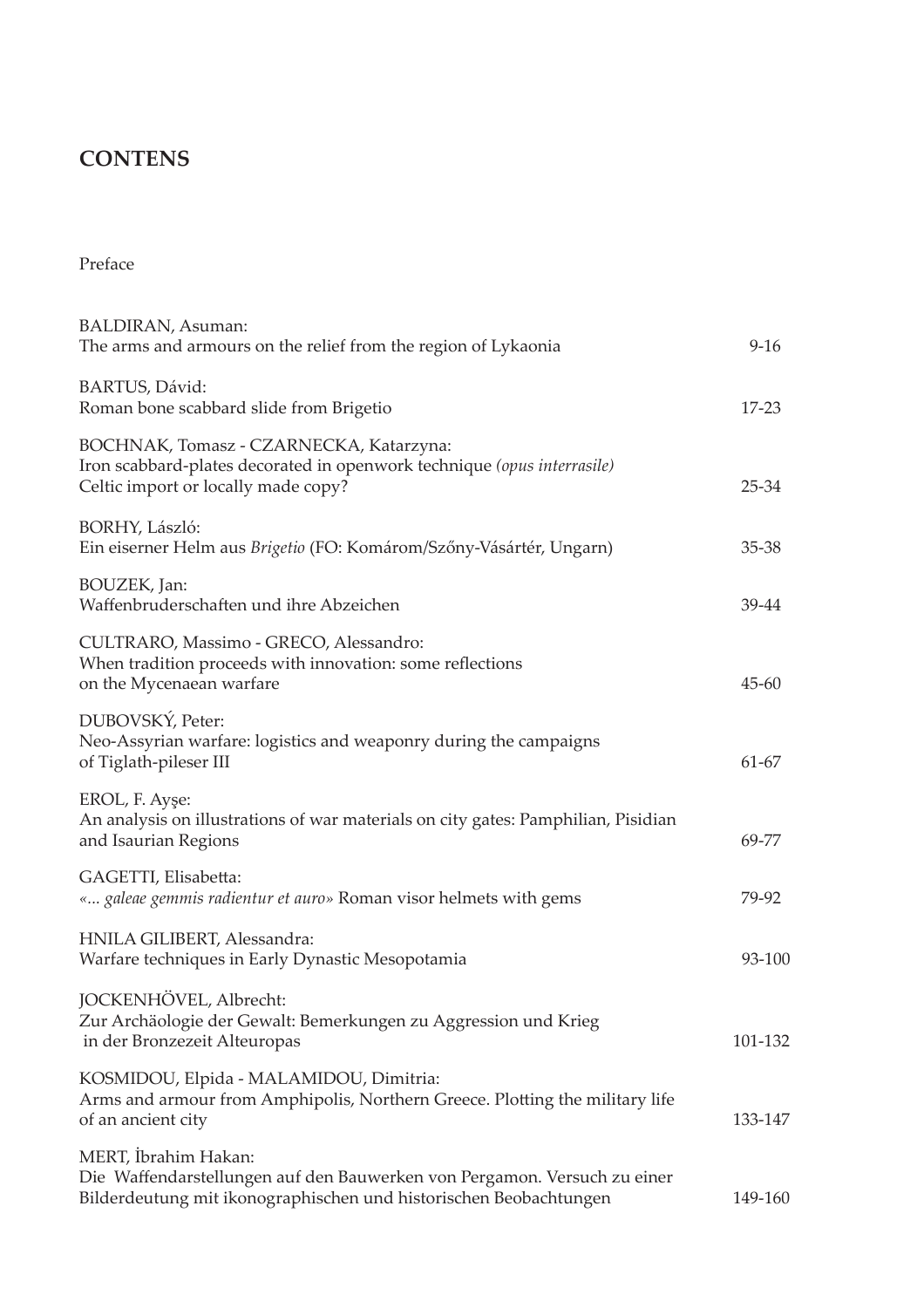| MULLER-KARPE, Hermann:<br>Religionsgeschichtliche Aspekte bronzezeitlicher Waffen                                                                       | 161-164 |
|---------------------------------------------------------------------------------------------------------------------------------------------------------|---------|
| NANKOV, Emil:<br>Preliminary observations on the use of artillery on the Early Hellenistic<br>fortifications at Halai in Opountian Lokris: new evidence | 165-174 |
| ONDŘEJOVÁ, Iva:<br>Männerschmuck als Bestandteil der militärischen Ausrüstung                                                                           | 175-184 |
| PIRAS, Rita:<br>Réflexions sur l'architecture et les armes en Sardaigne à la fin de l'âge nuragique                                                     | 185-193 |
| ŞAHIN, Işık:<br>The decoration on the shields in Greek vase painting                                                                                    | 195-205 |
| ŞAHIN, Mustafa:<br>Die Waffendarstellungen auf den Felsmonumenten aus Iğdeören                                                                          | 207-213 |
| SCHULZ, Christian Eberhard:<br>Zum Aufkommen des Schwertes                                                                                              | 215-229 |
| SIMON, Erika:<br>Die Waffen von Arkades: Ausrüstung für die Pyrrhiche                                                                                   | 231-242 |
| UCKELMANN, Marion:<br>Schutz, Prunk und Kult - Zur Funktion bronzezeitlicher Schilde                                                                    | 243-249 |
| ZIMMERMANN, Thomas:<br>Early daggers in Anatolia – a necessary reappraisal                                                                              | 251-262 |